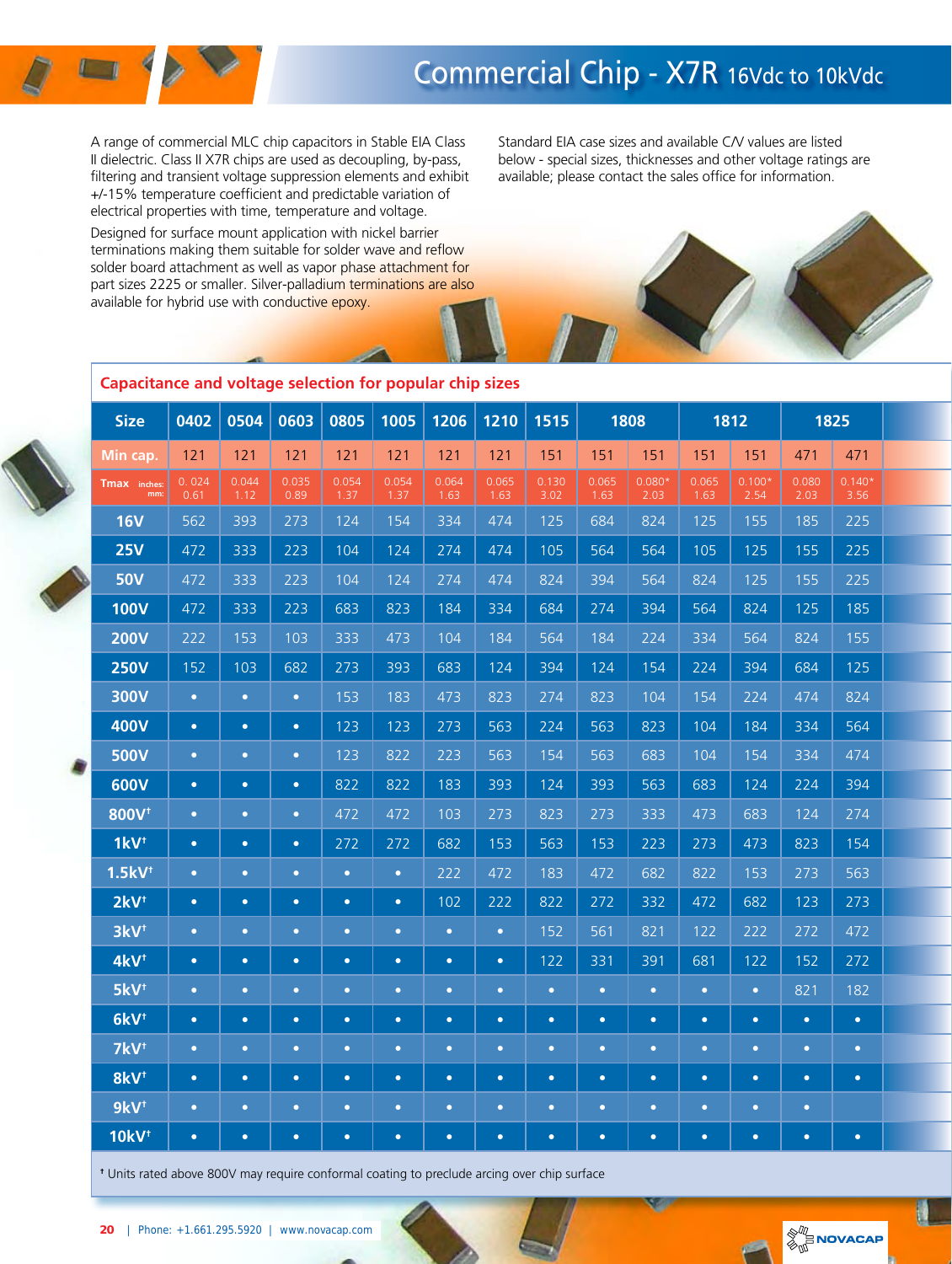### Commercial Chip - X7R 16Vdc to 10kVdc





- For dielectric characteristics see page 6.
- For dimensions see page 12.
- For termination options see pages 3 & 15.
- For capacitance tolerances available see page 15.
- For ordering information see page 15.

**Note:** Maximum capacitance values are shown below as 3 digit code: 2 significant figures followed by the no. of zeros e.g. 183 = 18,000pF.

|               | Capacitante and voitage selection for popular chip sizes |               |                  |               |               |               |               |               |               |               |               |               |                         |
|---------------|----------------------------------------------------------|---------------|------------------|---------------|---------------|---------------|---------------|---------------|---------------|---------------|---------------|---------------|-------------------------|
| 2020          | 2221                                                     |               | 2225             | 2520          | 3333          | 3530          | 4040          | 4540          | 5440          | 5550          | 6560          | 7565          | <b>Size</b>             |
| 471           | 471                                                      | 471           | 471              | 102           | 102           | 102           | 102           | 102           | 102           | 102           | 222           | 222           | Min cap.                |
| 0.180<br>4.57 | 0.080<br>2.03                                            | 0.080<br>2.03 | $0.150*$<br>3.81 | 0.180<br>4.57 | 0.250<br>6.35 | 0.250<br>6.35 | 0.300<br>7.62 | 0.300<br>7.62 | 0.300<br>7.62 | 0.300<br>7.62 | 0.300<br>7.62 | 0.300<br>7.62 | inches Tmax<br>mm.      |
| 185           | 155                                                      | 225           | 275              | 355           | 525           | 525           | 825           | 905           | 106           | 126           | 206           | 256           | <b>16V</b>              |
| 155           | 125                                                      | 185           | 225              | 325           | 505           | 505           | 755           | 805           | 106           | 106           | 186           | 226           | <b>25V</b>              |
| 155           | 125                                                      | 185           | 225              | 325           | 425           | 425           | 705           | 755           | 905           | 106           | 156           | 206           | <b>50V</b>              |
| 155           | 125                                                      | 155           | 225              | 275           | 405           | 405           | 625           | 685           | 825           | 905           | 126           | 186           | <b>100V</b>             |
| 125           | 684                                                      | 105           | 185              | 225           | 355           | 355           | 565           | 625           | 705           | 825           | 825           | 156           | <b>200V</b>             |
| 105           | 564                                                      | 824           | 155              | 185           | 325           | 325           | 505           | 605           | 685           | 805           | 825           | 126           | <b>250V</b>             |
| 824           | 394                                                      | 474           | 105              | 125           | 225           | 225           | 475           | 505           | 575           | 705           | 755           | 106           | 300V                    |
| 564           | 274                                                      | 394           | 684              | 824           | 125           | 125           | 255           | 275           | 305           | 375           | 545           | 875           | <b>400V</b>             |
| 474           | 274                                                      | 334           | 564              | 684           | 105           | 105           | 185           | 185           | 185           | 225           | 335           | 475           | <b>500V</b>             |
| 274           | 224                                                      | 274           | 474              | 394           | 684           | 684           | 155           | 155           | 155           | 225           | 275           | 395           | 600V                    |
| 224           | 124                                                      | 154           | 334              | 274           | 474           | 394           | 684           | 824           | $\boxed{105}$ | 155           | 225           | 275           | 800V <sup>+</sup>       |
| 154           | 823                                                      | 104           | 224              | 184           | 334           | 334           | 564           | 684           | 684           | 105           | 155           | 185           | $1kV^{\dagger}$         |
| 393           | 273                                                      | 333           | 683              | 563           | 124           | 124           | 274           | 334           | 344           | 474           | 684           | 824           | $1.5kV$ <sup>t</sup>    |
| 273           | 123                                                      | 153           | 333              | 273           | 823           | 683           | 154           | 184           | 184           | 274           | 394           | 474           | $2kV^{\dagger}$         |
| 472           | 272                                                      | 332           | 682              | 822           | 333           | 273           | 473           | 563           | 683           | 823           | 124           | 184           | 3kV <sup>t</sup>        |
| 272           | 152                                                      | 152           | 332              | 472           | 183           | 153           | 223           | 333           | 393           | 473           | 823           | 104           | 4kV <sup>t</sup>        |
| 152           | 821                                                      | 102           | 222              | 272           | 123           | 103           | 123           | 183           | 223           | 333           | 473           | 563           | $5kV^{\dagger}$         |
| $\bullet$     | $\bullet$                                                | $\bullet$     | $\bullet$        | $\bullet$     | 682           | 562           | 822           | 123           | 153           | 223           | 333           | 393           | $6kV^{\dagger}$         |
| $\bullet$     | $\bullet$                                                | $\bullet$     | $\bullet$        | $\bullet$     | 472           | 472           | 562           | 822           | 103           | 153           | 223           | 273           | 7kV <sup>t</sup>        |
| $\bullet$     | $\bullet$                                                | $\bullet$     | $\bullet$        | $\bullet$     | $\bullet$     | 332           | 472           | 682           | 822           | 123           | 153           | 223           | 8kV <sup>t</sup>        |
| $\bullet$     | $\bullet$                                                | $\bullet$     | $\bullet$        | $\bullet$     | $\bullet$     | 272           | 332           | 472           | 562           | 103           | 123           | 183           | $9kV^{\dagger}$         |
| $\bullet$     | $\bullet$                                                | $\bullet$     | $\bullet$        | $\bullet$     | $\bullet$     | 182           | 272           | 392           | 472           | 682           | 103           | 123           | <b>10kV<sup>+</sup></b> |

**Capacitance and voltage selection for popular chip sizes**

\* Denotes non standard chip thickness.

Order code needs to have an 'X' inserted together with the dimension in inches e.g. X080 where dimension is 0.080"



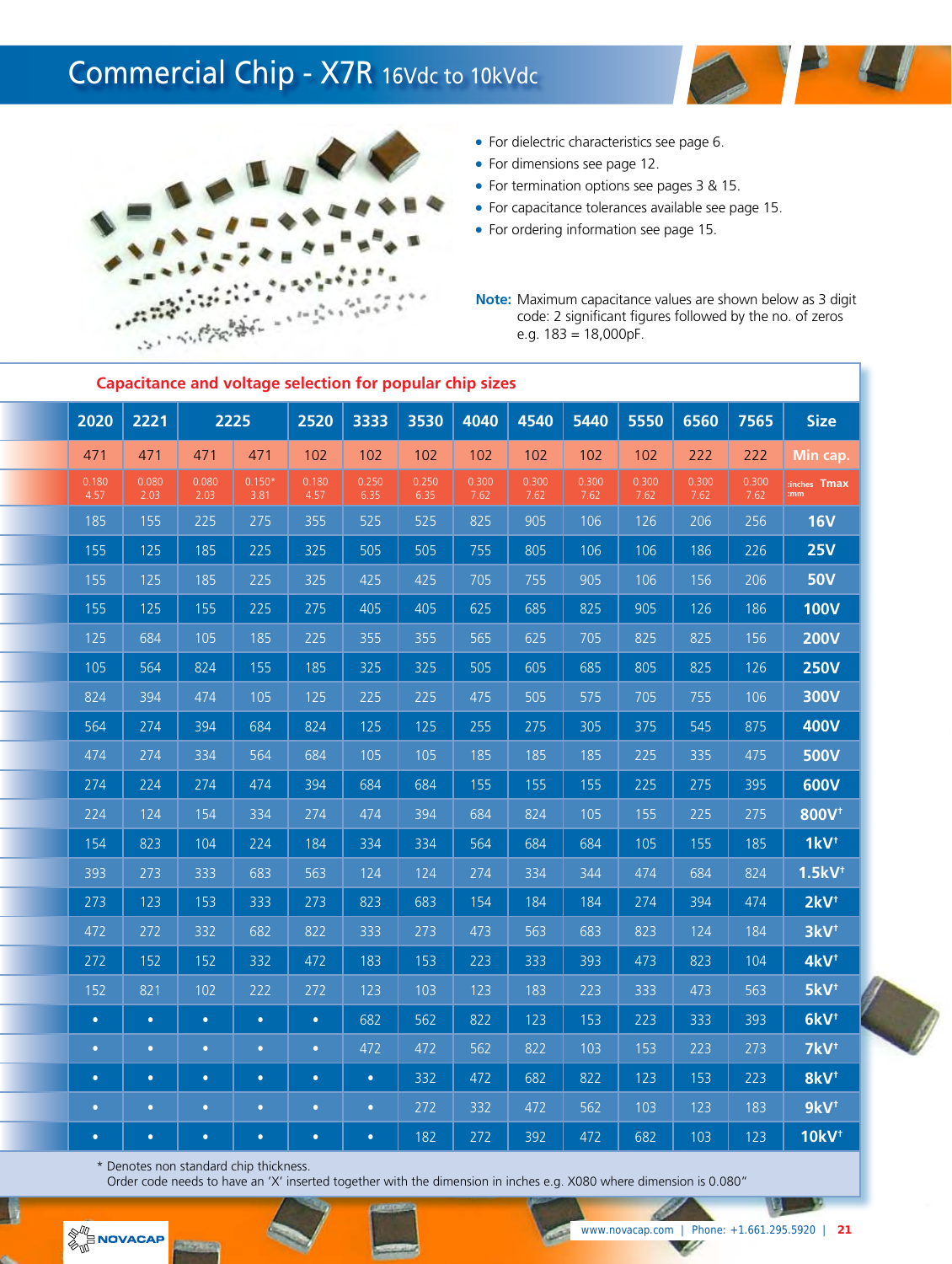## Chip Ordering Information





#### **Prefix Definitions**

| <b>None</b> | Standard chip                             |             |
|-------------|-------------------------------------------|-------------|
| <b>RF</b>   | <b>Improved ESR Capacitor</b>             | p. 23       |
| LS          | Y <sup>3</sup> Certified Safety Capacitor | $p.42 - 43$ |
| ES          | Y <sup>2</sup> Certified Safety Capacitor | $p.42 - 43$ |
| <b>ST</b>   | <b>Stacked Capacitor Assembly</b>         | p. 48 - 53  |
| <b>SM</b>   | Stacked Hi-Rel Capacitor Assembly         | p. 48 - 53  |
| <b>CR</b>   | Cap-Rack Capacitor Array                  | p. 54       |
| <b>RC</b>   | <b>Bleed Resistor</b>                     | $p.58 - 61$ |

| Code         | <b>Tolerance</b> |                      | C0G/NP0   |           | R3L       | R <sub>2</sub> D | YJV<br>Z5U  | X7R       |                   | <b>BX</b>    | X8R               | казэ<br>Ш | X5R       | <b>LOSINAL</b><br><b>VTC</b> |           |
|--------------|------------------|----------------------|-----------|-----------|-----------|------------------|-------------|-----------|-------------------|--------------|-------------------|-----------|-----------|------------------------------|-----------|
|              | * Not RF series  |                      | N         | M         | F/D       | K                | $\mathbf R$ | Y/Z       | B                 | $\mathsf{C}$ | X                 | S         | E/G       | W                            | P         |
| B            | ±0.10pF          |                      |           | $\bullet$ |           |                  |             |           |                   |              |                   |           |           |                              |           |
| $\mathsf{C}$ | ±0.25pF          | Cap. Value<br>< 10pF | $\bullet$ | $\bullet$ |           | $\bullet$        |             |           |                   |              |                   |           |           |                              |           |
| D            | ±0.50pF          |                      | $\bullet$ | $\bullet$ |           | $\bullet$        |             |           |                   |              |                   |           |           |                              |           |
| F            | ±1%              |                      | $\bullet$ | $\bullet$ | $\bullet$ |                  |             |           |                   |              |                   |           |           |                              |           |
| G            | ±2%              |                      | $\bullet$ | $\bullet$ | $\bullet$ | $\bullet$        |             |           |                   |              |                   |           |           |                              |           |
| J            | ±5%              |                      | $\bullet$ | $\bullet$ | $\bullet$ | $\bullet$        | $\bullet$   |           | $\bullet^{\star}$ |              | $\bullet^{\star}$ | $\bullet$ | $\bullet$ |                              |           |
| K            | ±10%             |                      | $\bullet$ | $\bullet$ |           | $\bullet$        | $\bullet$   |           | $\bullet$         |              | $\bullet$         | $\bullet$ | $\bullet$ | $\bullet$                    |           |
| M            | ±20%             |                      | $\bullet$ |           | $\bullet$ | $\bullet$        | $\bullet$   | $\bullet$ | $\bullet$         |              | $\bullet$         | $\bullet$ | $\bullet$ | $\bullet$                    | $\bullet$ |
| Z            | +80% -20%        |                      | $\bullet$ |           |           |                  | $\bullet$   | $\bullet$ | $\bullet^{\star}$ |              |                   |           |           |                              | $\bullet$ |
| P            | +100% -0%        |                      | $\bullet$ |           |           |                  | $\bullet$   | $\bullet$ | $\bullet^{\star}$ |              |                   |           |           |                              | $\bullet$ |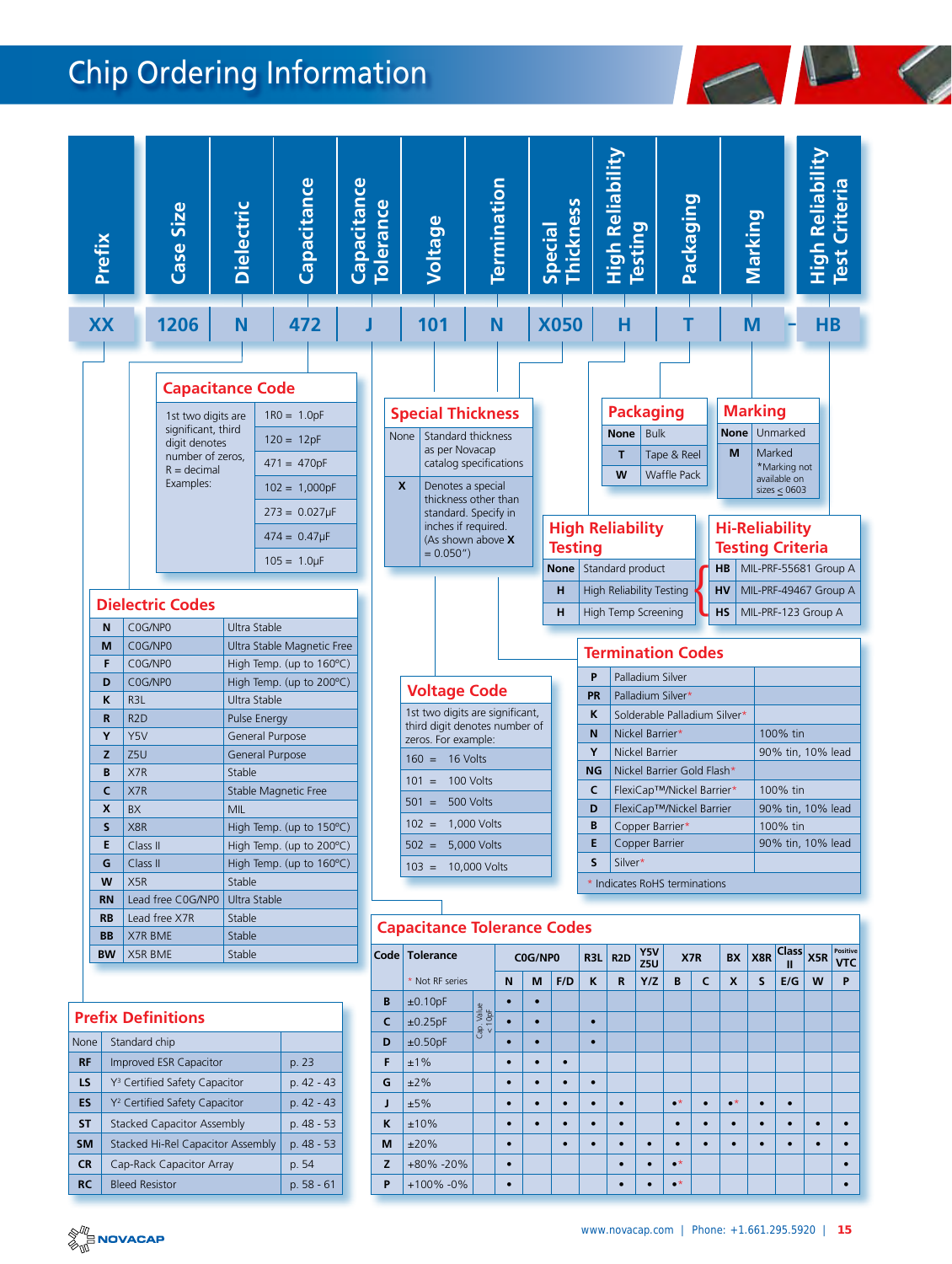

#### **Technical Information**

Novacap provides application notes throughout this catalog as a guide to chip selection and attachment methods. Refer to the Novacap Technical Brochure found at www.novacap. com for more details. This technical information includes the nature of capacitance, dielectric properties, electrical properties, classes of dielectrics, ferroelectric behavior, test standards, and high reliability test plans. Please do not hesitate to contact the sales office for any product or technical assistance.

#### **Capacitor Size**

Size availability is based primarily on capacitance values and voltage rating. Smaller units are generally less expensive. Because mass affects the thermal shock susceptibility of chip capacitors, size selection should consider the soldering method used to attach the chip to the board. Sizes 1812 and smaller can be wave, vapor phase, or reflow soldered. Larger units require reflow soldering.

#### **Chip Selection**

Multilayer capacitors (MLC) are categorized by dielectric performance with temperature. The Temperature Coefficient of Capacitance describes the variance of capacitance value with temperature. The choice of components is therefore largely determined by the temperature stability required of the device and the size necessary for the desired capacitance value and voltage rating.

#### **Packaging**

Units are available reeled, in waffle pack, or bulk packaged. Bar coded labels are standard for reeled and bulk packaging.

#### **Primary Dielectric Types**

#### **C0G/NP0:**

Ultra stable Class I dielectric, with negligible dependence of capacitance on temperature, voltage, frequency, and time. Used in circuitry requiring very stable performance.

#### **X7R:**

Stable Class II dielectric, with predictable change in properties across a temperature range of -55°C to +125°C. Used as blocking, decoupling, bypassing, and frequency discriminating elements. This dielectric is ferroelectric and provides higher capacitance than Class I materials.

#### **BX:**

The military specification for ceramic chip capacitors (MIL-PRF-55681) defines a mid-K stable dielectric designated as BX. The BX specification has voltage temperature limits in addition to temperature limits of capacitance. The BX dielectric is limited to  $\pm$ 15% maximum change in capacitance between 25°C and -55°C or +125°C and also has a voltage restriction of +15% / -25% maximum change in capacitance between 25°C and -55°C or +125°C at rated voltage.

#### **Z5U/Y5V:**

General purpose Class III dielectrics with higher dielectric constant and greater variation of properties over temperature and voltage. Very high capacitance per volume is attainable for general purpose applications where stability over a wide temperature range is not critical.

| <b>Dielectric</b><br><b>Termination</b><br><b>Combinations</b> |                         |                  |                  |                                |                            |                                   |                              |                                                    | Barrier                                           |                            |                                   |                   | <b>Termi</b><br>We re                                         |
|----------------------------------------------------------------|-------------------------|------------------|------------------|--------------------------------|----------------------------|-----------------------------------|------------------------------|----------------------------------------------------|---------------------------------------------------|----------------------------|-----------------------------------|-------------------|---------------------------------------------------------------|
|                                                                |                         | Palladium Silver | Palladium Silver | Palladium Silver<br>Solderable | Nickel Barrier<br>100% tin | Nickel Barrier<br>90/10% tin/lead | Nickel Barrier<br>Gold flash | FlexiCap <sup>TM</sup> /Nickel Barrier<br>100% tin | FlexiCap <sup>TM</sup> /Nickel<br>90/10% tin/lead | Copper Barrier<br>100% tin | Copper Barrier<br>90/10% tin/lead | Solderable Silver | termin<br>Solde<br>Nio<br>N<br>tin pla<br>Fle<br>$\mathsf{C}$ |
|                                                                |                         |                  | <b>RoHS</b>      | <b>RoHS</b>                    | <b>RoHS</b>                |                                   | <b>RoHS</b>                  | <b>RoHS</b>                                        |                                                   | <b>RoHS</b>                |                                   | <b>RoHS</b>       | Barrier<br>Y                                                  |
| <b>Dielectric</b>                                              | Code                    | P                | <b>PR</b>        | $\mathsf K$                    | N                          | Ÿ                                 | <b>NG</b>                    | $\mathsf{C}$                                       | D                                                 | B                          | E                                 | S.                | Nio                                                           |
| C0G/NP0                                                        | N/RN                    | $\bullet$        | $\bullet$        | $\bullet$                      | $\bullet$                  | $\bullet$                         | $\bullet$                    | $\bullet$                                          | $\bullet$                                         |                            |                                   | $\bullet$         | Fle<br>D                                                      |
| R <sub>3</sub> L                                               | K                       | $\bullet$        | $\bullet$        | $\bullet$                      | $\bullet$                  | $\bullet$                         | $\bullet$                    | $\bullet$                                          | $\bullet$                                         |                            |                                   |                   | tin-lea                                                       |
| X7R                                                            | <b>B/RB</b>             | $\bullet$        | $\bullet$        | $\bullet$                      | $\bullet$                  | $\bullet$                         | $\bullet$                    | $\bullet$                                          | $\bullet$                                         |                            |                                   | $\bullet$         | Co<br>B                                                       |
| X7R BME                                                        | <b>BB</b>               |                  |                  |                                | $\bullet$                  | $\bullet$                         | $\bullet$                    |                                                    |                                                   |                            |                                   |                   | tin pla                                                       |
| <b>X5R BME</b>                                                 | <b>BW</b>               |                  |                  |                                | $\bullet$                  | $\bullet$                         | $\bullet$                    |                                                    |                                                   |                            |                                   |                   | Co<br>E                                                       |
| BX                                                             | $\mathsf{x}$            | $\bullet$        | $\bullet$        | $\bullet$                      | $\bullet$                  | $\bullet$                         | $\bullet$                    | $\bullet$                                          | $\bullet$                                         |                            |                                   | $\bullet$         | plated                                                        |
| Y5V                                                            | Ÿ                       |                  |                  |                                |                            |                                   |                              | $\bullet$                                          | $\bullet$                                         |                            |                                   |                   | K<br>So                                                       |
| Z <sub>5U</sub>                                                | Z                       |                  |                  |                                |                            |                                   |                              | $\bullet$                                          | $\bullet$                                         |                            |                                   |                   | RoHS                                                          |
| COG/NPO (Mag free)                                             | M                       | $\bullet$        | $\bullet$        | $\bullet$                      |                            |                                   |                              |                                                    |                                                   | $\bullet$                  | $\bullet$                         |                   |                                                               |
| X7R (Mag free)                                                 | $\mathsf{C}$            | $\bullet$        | $\bullet$        | $\bullet$                      |                            |                                   |                              |                                                    |                                                   | $\bullet$                  | $\bullet$                         |                   | $\mathsf{s}$<br>So                                            |
| X8R                                                            | $\overline{\mathsf{S}}$ | $\bullet$        | ٠                | $\bullet$                      | $\bullet$                  | $\bullet$                         |                              | $\bullet$                                          | $\bullet$                                         |                            |                                   | $\bullet$         | Condu                                                         |
| C0G/NP0 (160°C)                                                | F                       | $\bullet$        | $\bullet$        | $\bullet$                      | $\bullet$                  | $\bullet$                         |                              | $\bullet$                                          | $\bullet$                                         |                            |                                   | $\bullet$         | Pal<br>P                                                      |
| C0G/NP0 (200°C)                                                | D                       |                  |                  | $\bullet$                      |                            |                                   |                              |                                                    |                                                   |                            |                                   | $\bullet$         | PR Pal                                                        |
| Class II (160°C)                                               | G                       | $\bullet$        | $\bullet$        | $\bullet$                      | $\bullet$                  | $\bullet$                         |                              | $\bullet$                                          | $\bullet$                                         |                            |                                   | $\bullet$         | NG Ni                                                         |
| Class II (200°C)                                               | E                       |                  |                  | $\bullet$                      |                            |                                   |                              |                                                    |                                                   |                            |                                   | $\bullet$         | RoHS                                                          |
| <b>Pulse Power</b>                                             | P                       | $\bullet$        | $\bullet$        | $\bullet$                      |                            |                                   |                              |                                                    |                                                   |                            |                                   |                   |                                                               |
| R <sub>2</sub> D                                               | $\mathsf{R}$            | $\bullet$        | $\bullet$        | $\bullet$                      |                            |                                   |                              |                                                    |                                                   |                            |                                   |                   |                                                               |

#### **Termination Material**

commend the following ation types:

#### *Solder Attachment:*

**N** Nickel Barrier, 100% matte ted - RoHS

**EX** FLEXICap™ with Nickel

r, 100% tin plated - RoHS

ckel Barrier, tin-lead plated

**ExiCap™ Nickel Barrier,** d plated

**B** Copper Barrier 100% matte ted - RoHS

**E** Copper Barrier, tin-lead plated

**Kalladium Silver -**(suitable for conductive epoxy attach)

**Iderable Silver - RoHS** 

*Conductive Epoxy attachment:*

**P** Palladium Silver

**PR** Palladium Silver - RoHS **NG** Nickel Barrier Gold Flash -

(suitable for soldering attach)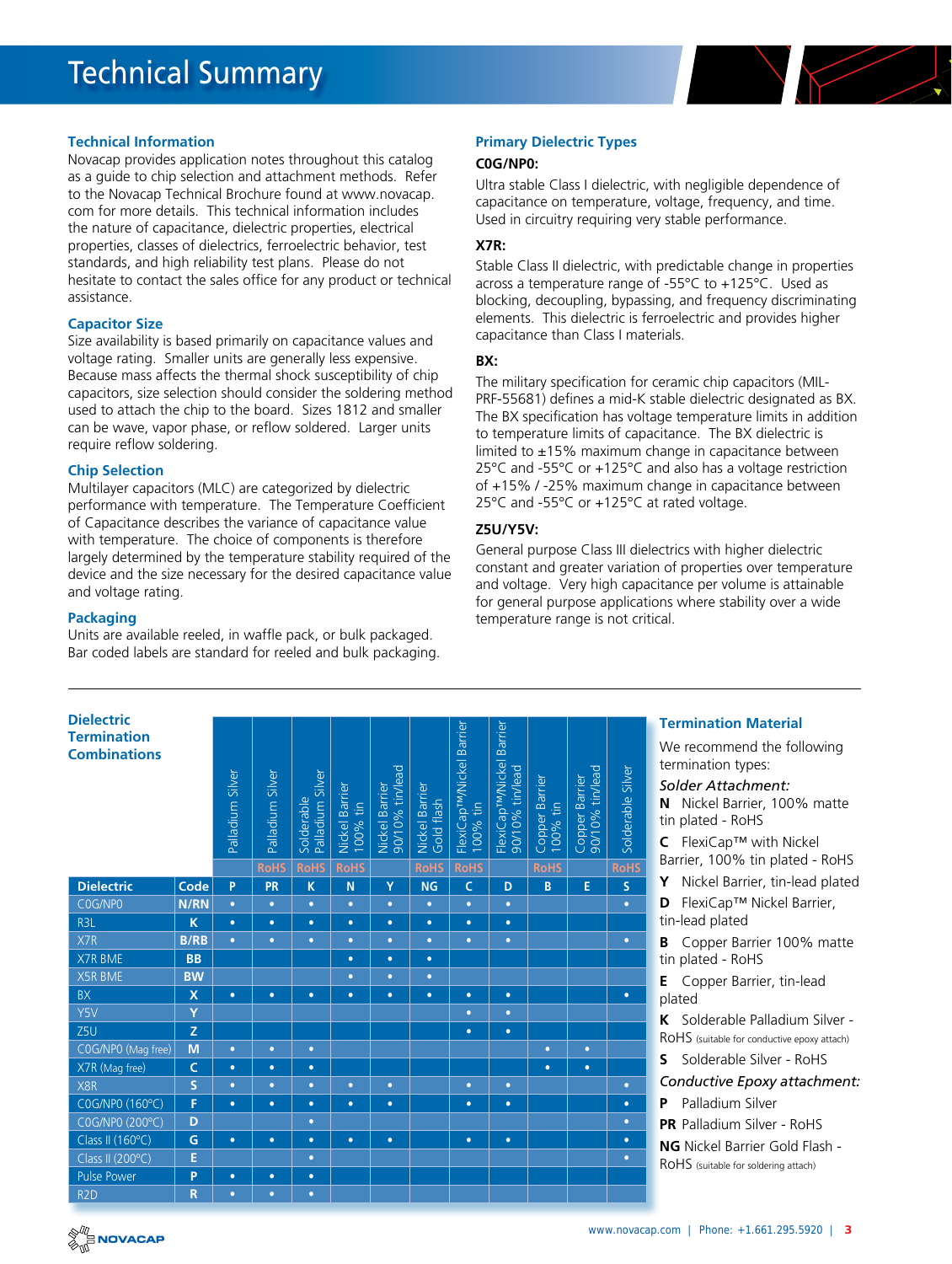

#### **X7R (B) Stable and RoHS 2013 (RB) type** Operating temperature range: 155 °C to 125 °C TEMPERATURE COEFFICIENT % $\Delta C$ Temperature coefficient :  $\left| \begin{array}{c} \pm 15\% \Delta C \end{array} \right|$  Max. 20 15 **UPPER LIMIT** Dissipation factor >25V rating: 2.5% max **%CAPACITANCE CHANGE** %CAPACITANCE CHANGE  $\leq$ 25V rating: 3.5% max 10 5 Insulation resistance: @25ºC: >100G $\Omega$  or >1000 $\Omega$ F whichever is less **TYPICAL** 0 @125ºC: >10G $\Omega$  or >100 $\Omega$ F whichever is less -5 250% Dielectric 
settlem in the settlem of the settlem and the settlem in the settlem in the settlem in the settlem in the settlem in the settlem in the settlem in the settlem in the settlem in the settlem in the settlem in the -10 withstanding<br>voltage 150% or 500V whichever is greater -15 120% or 750V whichever is greater  $>500V$ : **LOWER LIMIT** -20 Ageing rate:  $|$  <2.0% per decade -55 -35 -15 5 25 45 65 85 105 125 TEMPERATURE °C Test parameters: 1KHz, 1.0 ±0.2 VRMS, 25°C

#### **X7R (C) Stable Non Magnetic**

| Operating temperature range:                                                        | -55°C to 125°C                                                                 |                                                                    |  |  |  |  |  |  |
|-------------------------------------------------------------------------------------|--------------------------------------------------------------------------------|--------------------------------------------------------------------|--|--|--|--|--|--|
| Temperature coefficient:                                                            | $±15\%$ AC Max.                                                                | <b>TEMPERATURE COEFFICIENT</b><br>$% \Delta C$<br>20               |  |  |  |  |  |  |
| Dissipation factor<br>>25V rating:<br><25V rating:                                  | 2.5% max<br>3.5% max                                                           | UPPER LIMIT<br>CHANGE<br>15<br>10                                  |  |  |  |  |  |  |
| Insulation resistance:<br>@25°C:<br>@125°C:                                         | >100GΩ or >1000ΩF whichever is less<br>>10GΩ or >100ΩF whichever is less       | <b>TYPICAL</b><br><b>TANCE</b><br>$\mathbf 0$<br>$-5$              |  |  |  |  |  |  |
| <b>Dielectric</b><br>$<$ 200V:<br>withstanding<br>201-500V:<br>voltage<br>$>500V$ : | 250%<br>150% or 500V whichever is greater<br>120% or 750V whichever is greater | %CAPA<br>$-10$<br>$-15$<br><b>LOWER LIMIT</b><br>$-20$             |  |  |  |  |  |  |
| Ageing rate:                                                                        | <2.0% per decade                                                               | $-55$<br>$-35$<br>5<br>25<br>65<br>85<br>105<br>125<br>$-15$<br>45 |  |  |  |  |  |  |
| Test parameters:                                                                    | 1KHz, 1.0 ±0.2 VRMS, 25°C                                                      | <b>TEMPERATURE °C</b>                                              |  |  |  |  |  |  |

#### **BX (X) Stable**

| Operating temperature range:                                                        | -55 $\degree$ C to 125 $\degree$ C                                             |                                                                              |
|-------------------------------------------------------------------------------------|--------------------------------------------------------------------------------|------------------------------------------------------------------------------|
| Temperature coefficient:<br>Temp-voltage coefficient:                               | $±15\%$ AC Max.<br>$+15\% -25\%$ AC Max.                                       | <b>TEMPERATURE COEFFICIENT</b><br>$% \triangle C$<br>20<br>UPPER LIMIT<br>15 |
| Dissipation factor<br>>25V rating:<br><25V rating:                                  | 2.5% max<br>3.5% max                                                           | CHANGE<br>10<br><b>TYPICAL</b>                                               |
| Insulation resistance:<br>@25°C:<br>@125°C:                                         | >100GΩ or >1000ΩF whichever is less<br>>10GΩ or >100ΩF whichever is less       | <b>ITANCE</b><br>$\mathbf{0}$<br>$-5$                                        |
| <b>Dielectric</b><br>$<$ 200V:<br>withstanding<br>201-500V:<br>voltage<br>$>500V$ : | 250%<br>150% or 500V whichever is greater<br>120% or 750V whichever is greater | $-10$<br>%CAPA<br>$-15$<br><b>LOWER LIMIT</b><br>$-20$<br>$-35$<br>85<br>45  |
| Ageing rate:                                                                        | <2.0% per decade                                                               | $-55$<br>$-15$<br>105<br>125<br>5<br>25<br>65<br><b>TEMPERATURE °C</b>       |
| Test parameters:                                                                    | 1KHz, 1.0 ±0.2 VRMS, 25°C                                                      |                                                                              |

### **X8R (S) Stable**

| -55 $\degree$ C to 150 $\degree$ C<br>Operating temperature range: |                                                                                                                           |                                                                          |                                  |       |       |              |    |                       | <b>TEMPERATURE COEFFICIENT</b> |     |     |     |  |
|--------------------------------------------------------------------|---------------------------------------------------------------------------------------------------------------------------|--------------------------------------------------------------------------|----------------------------------|-------|-------|--------------|----|-----------------------|--------------------------------|-----|-----|-----|--|
| Temp. coefficient <150°C:                                          |                                                                                                                           | $±15\%$ $\Delta$ C Max.                                                  | 40                               |       |       |              |    |                       |                                |     |     |     |  |
| Dissipation factor                                                 | >25V rating:<br><25V rating:                                                                                              | 2.5% max<br>3.5% max                                                     | 20                               |       |       |              |    |                       |                                |     |     |     |  |
| Insulation<br>@25°C:<br>@150°C:<br>resistance                      |                                                                                                                           | >100GΩ or >1000ΩF whichever is less<br>>10GΩ or >100ΩF whichever is less | % CAPACITANCE CHANGE<br>$\Omega$ |       |       |              |    |                       |                                |     |     |     |  |
| <b>Dielectric</b><br>withstanding<br>voltage                       | $<$ 200 $V$ :<br>250%<br>201-500V:<br>150% or 500V whichever is greater<br>$>500V$ :<br>120% or 750V whichever is greater |                                                                          | $-20$<br>$-40$                   |       |       |              |    | 50                    |                                |     |     |     |  |
| Ageing rate:                                                       |                                                                                                                           | <2.0% per decade                                                         |                                  | $-55$ | $-25$ | $\mathbf{0}$ | 25 | <b>TEMPERATURE °C</b> | 75                             | 100 | 125 | 150 |  |
| Test parameters:                                                   |                                                                                                                           | 1KHz, 1.0 ±0.2 VRMS, 25°C                                                |                                  |       |       |              |    |                       |                                |     |     |     |  |

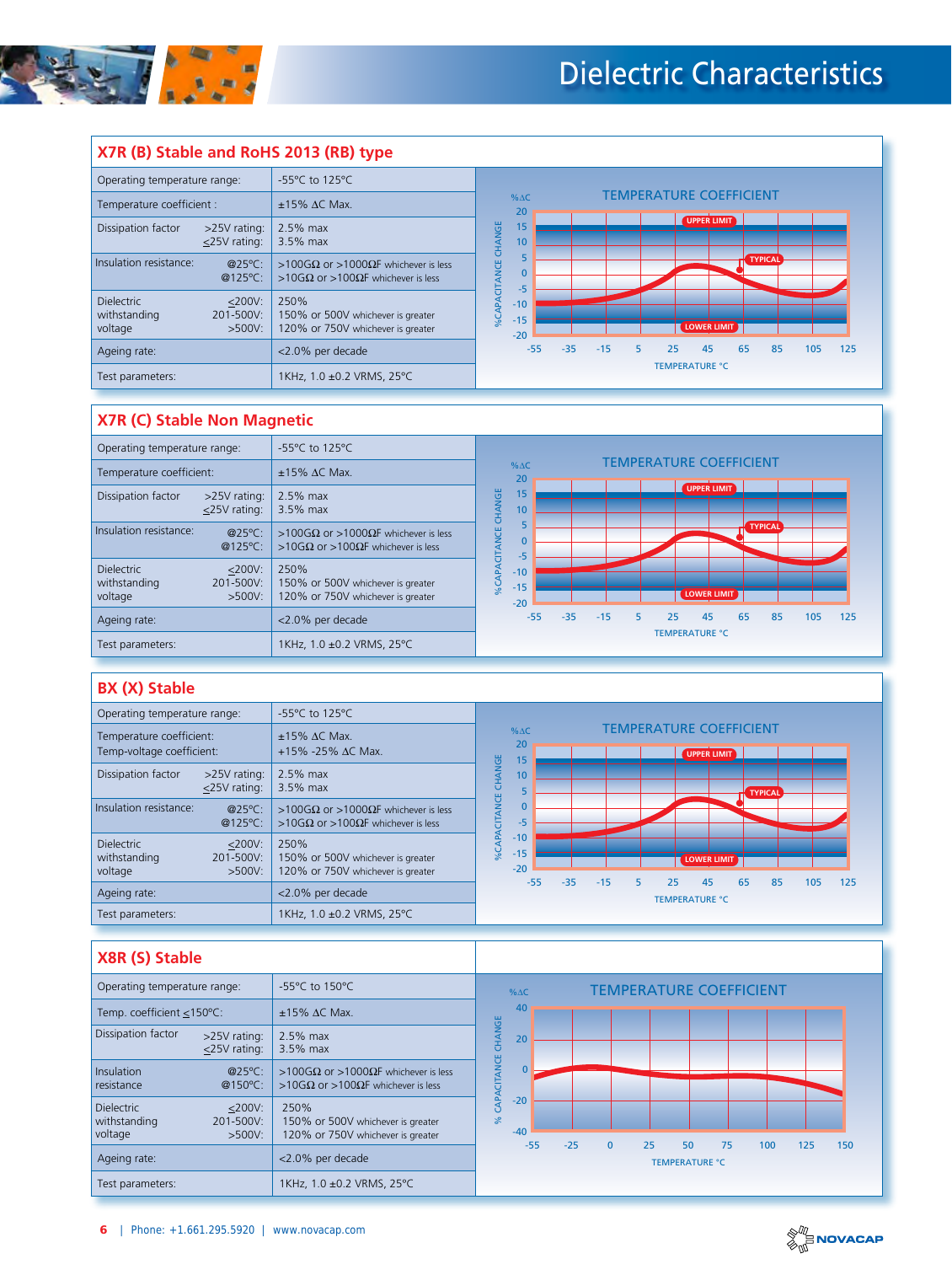# Chip Dimensions





|               | Dimensions - inches (mm)                     |                                       |                     |                                       |  |
|---------------|----------------------------------------------|---------------------------------------|---------------------|---------------------------------------|--|
| <b>Size</b>   | Length (L)                                   | Width (W)                             | Max. Thickness (T)* | <b>Termination Band (MB)</b>          |  |
| 0402          | $0.040 \pm 0.004$ (1.02 $\pm$ 0.102)         | $0.020 \pm 0.004$ (0.508 $\pm$ 0.102) | 0.024(0.610)        | $0.010 \pm 0.006$ (0.254 $\pm$ 0.152) |  |
| 0504          | $0.050 \pm 0.006$ (1.27 $\pm$ 0.152)         | $0.040 \pm 0.006$ (1.02 $\pm$ 0.152)  | 0.044(1.12)         | $0.014 \pm 0.006$ (0.356 $\pm$ 0.152) |  |
| <b>RF0505</b> | $0.055 + 0.015 - 0.010(1.4 + 0.38 - 0.25)$   | $0.055 \pm 0.015 (1.40 \pm 0.381)$    | 0.057(1.45)         | $0.014 \pm 0.006$ (0.356 $\pm$ 0.152) |  |
| 0603          | $0.060 \pm 0.006$ (1.52 $\pm$ 0.152)         | $0.030 \pm 0.006$ (0.762 $\pm$ 0.152) | 0.035(0.889)        | $0.014 \pm 0.006$ (0.356 $\pm$ 0.152) |  |
| 0805          | $0.080 \pm 0.008$ (2.03 $\pm$ 0.203)         | $0.050 \pm 0.008$ (1.27 $\pm$ 0.203)  | 0.054(1.37)         | $0.020 \pm 0.010 (0.508 \pm 0.254)$   |  |
| 0907          | $0.090 \pm 0.008$ (2.29 $\pm$ 0.203)         | $0.070 \pm 0.008$ (1.78 $\pm$ 0.203)  | 0.060(1.52)         | $0.020 \pm 0.010 (0.508 \pm 0.254)$   |  |
| 1005          | $0.100 \pm 0.008$ (2.54 $\pm$ 0.203)         | $0.050 \pm 0.008$ (1.27 $\pm$ 0.203)  | 0.054(1.37)         | $0.020 \pm 0.010$ (0.508 $\pm$ 0.254) |  |
| <b>RF1111</b> | $0.110+0.025 -0.010(2.79 +0.64 -0.25)$       | $0.110 \pm 0.015 (2.79 \pm 0.381)$    | 0.102(2.59)         | $0.020 \pm 0.010$ (0.508 $\pm$ 0.254) |  |
| 1206          | $0.125 \pm 0.008$ (3.18 $\pm$ 0.203)         | $0.060 \pm 0.008$ (1.52 $\pm$ 0.203)  | 0.064(1.63)         | $0.020 \pm 0.010$ (0.508 $\pm$ 0.254) |  |
| 1210          | $0.125 \pm 0.008$ (3.18 $\pm$ 0.203)         | $0.100 \pm 0.008$ (2.54 $\pm$ 0.203)  | 0.065(1.65)         | $0.020 \pm 0.010 (0.508 \pm 0.254)$   |  |
| 1515          | $0.150 \pm 0.015 (3.81 \pm 0.381)$           | $0.150 \pm 0.015 (3.81 \pm 0.381)$    | 0.130(3.30)         | $0.030 \pm 0.015 (0.762 \pm 0.381)$   |  |
| 1808          | $0.180 \pm 0.012$ (4.57 $\pm$ 0.305)         | $0.080 \pm 0.008$ (2.03 $\pm$ 0.203)  | 0.065(1.65)         | $0.024 \pm 0.014 (0.610 \pm 0.356)$   |  |
| 1812          | $0.180 \pm 0.012$ (4.57 $\pm$ 0.305)         | $0.125 \pm 0.008$ (3.18 $\pm$ 0.203)  | 0.065(1.65)         | $0.024 \pm 0.014 (0.610 \pm 0.356)$   |  |
| 1825          | $0.180 \pm 0.012$ (4.57 $\pm$ 0.305)         | $0.250 \pm 0.015 (6.35 \pm 0.381)$    | 0.080(2.03)         | $0.024 \pm 0.014 (0.610 \pm 0.356)$   |  |
| 2020          | $0.200 \pm 0.015 (5.08 \pm 0.381)$           | $0.200 \pm 0.015 (5.08 \pm 0.381)$    | 0.180(4.57)         | $0.024 \pm 0.014 (0.610 \pm 0.356)$   |  |
| 2221          | $0.220 \pm 0.015 (5.59 \pm 0.381)$           | $0.210 \pm 0.015 (5.33 \pm 0.381)$    | 0.080(2.03)         | $0.030 \pm 0.015 (0.762 \pm 0.381)$   |  |
| 2225          | $0.220 \pm 0.015 (5.59 \pm 0.381)$           | $0.250 \pm 0.015 (6.35 \pm 0.381)$    | 0.080(2.03)         | $0.030 \pm 0.015 (0.762 \pm 0.381)$   |  |
| 2520          | $0.250 \pm 0.015 (6.35 \pm 0.381)$           | $0.200 \pm 0.015 (5.08 \pm 0.381)$    | 0.180(4.57)         | $0.030 \pm 0.015 (0.762 \pm 0.381)$   |  |
| <b>RF2525</b> | $0.230 + 0.020 - 0.012$ (5.84 + 0.51 - 0.30) | $0.250 \pm 0.015 (6.35 \pm 0.381)$    | 0.165(4.19)         | $0.030 \pm 0.015 (0.762 \pm 0.381)$   |  |
| 3333          | $0.330 \pm 0.017 (8.38 \pm 0.432)$           | $0.330 \pm 0.017 (8.38 \pm 0.432)$    | 0.250(6.35)         | $0.030 \pm 0.015 (0.762 \pm 0.381)$   |  |
| 3530          | $0.350 \pm 0.018$ (8.89 $\pm$ 0.457)         | $0.300 \pm 0.015 (7.62 \pm 0.381)$    | 0.250(6.35)         | $0.030 \pm 0.015 (0.762 \pm 0.381)$   |  |
| 4040          | $0.400 \pm 0.020$ (10.2 $\pm$ 0.508)         | $0.400 \pm 0.020$ (10.2 $\pm$ 0.508)  | 0.300(7.62)         | $0.040 \pm 0.020$ (1.02 $\pm$ 0.508)  |  |
| 4540          | $0.450 \pm 0.023$ (11.4 $\pm$ 0.584)         | $0.400 \pm 0.020$ (10.2 $\pm$ 0.508)  | 0.300(7.62)         | $0.040 \pm 0.020$ (1.02 $\pm$ 0.508)  |  |
| 5440          | $0.540 \pm 0.027$ (13.7 $\pm$ 0.686)         | $0.400 \pm 0.020$ (10.2 $\pm$ 0.508)  | 0.300(7.62)         | $0.040 \pm 0.020$ (1.02 $\pm$ 0.508)  |  |
| 5550          | $0.550 \pm 0.028$ (14.0 $\pm$ 0.711)         | $0.500 \pm 0.025$ (12.7 $\pm$ 0.635)  | 0.300(7.62)         | $0.040 \pm 0.020$ (1.02 $\pm$ 0.508)  |  |
| 6560          | $0.650 \pm 0.033$ (16.5 $\pm$ 0.838)         | $0.600 \pm 0.030$ (15.2 $\pm$ 0.762)  | 0.300(7.62)         | $0.040 \pm 0.020$ (1.02 $\pm$ 0.508)  |  |
| 7565          | $0.750 \pm 0.038$ (19.1 $\pm$ 0.965)         | $0.650 \pm 0.033$ (16.5 $\pm$ 0.838)  | 0.300(7.62)         | $0.040 \pm 0.020$ (1.02 $\pm$ 0.508)  |  |

 $\sqrt{2}$ 

\* Non standard thicknesses are available - consult the sales office for details.